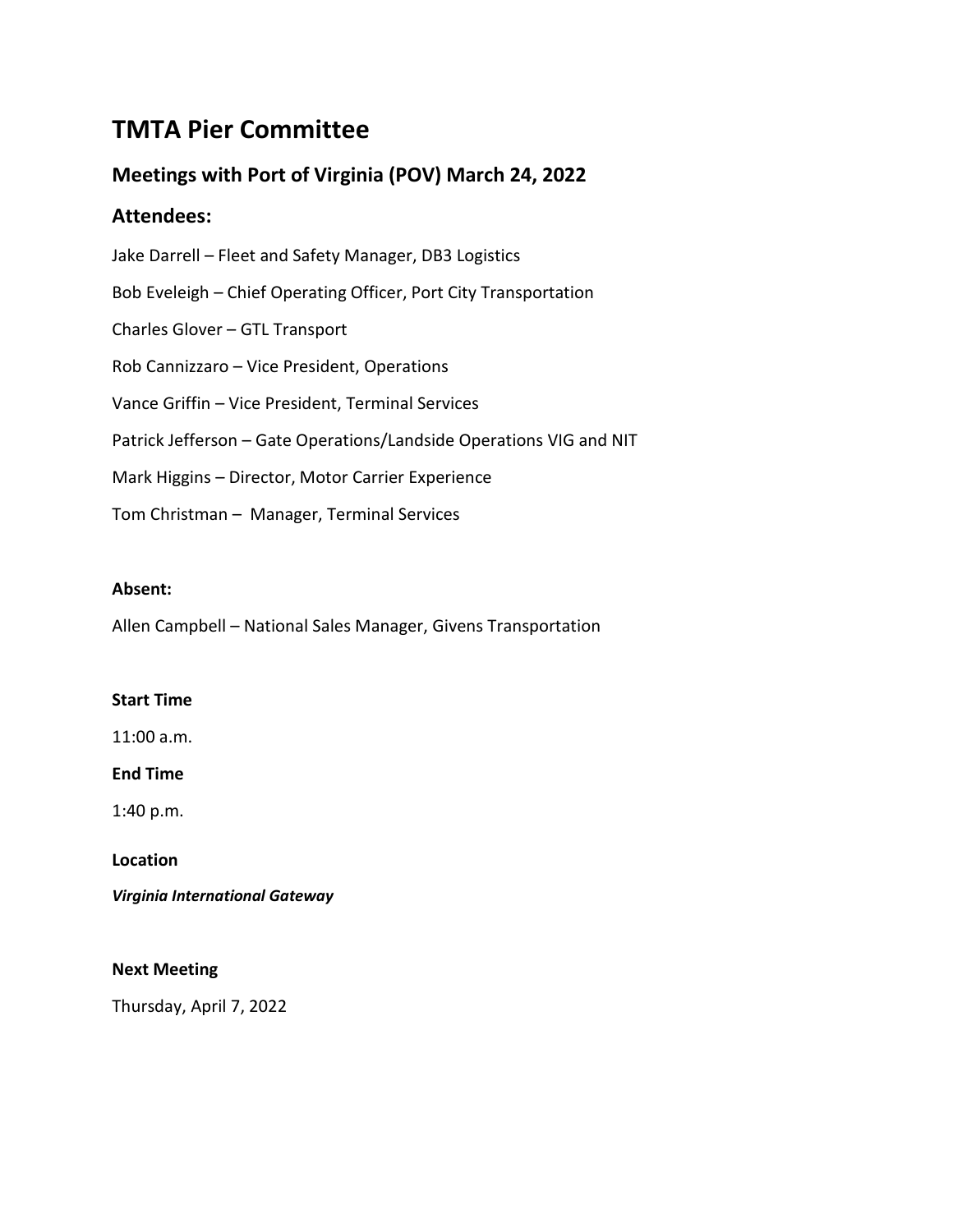## **Notes/Findings**

### **Volumes**

Next meeting.

## **Stack Utilization Statistics**

Utilization remains high. Repositioning of some long dwelling containers to PMT has been completed. The high utilization impacts container movements as more rehandles are needed to pull the correct box.

#### **Metrics**

Next meeting.

## **Trucks Bunching Up in a Single Stack**

On February 24, and other occasions motor carriers have noted that all traffic has been directed to a single stack. This has occurred even when trucks were just returning empties. We discussed the Feb 24 situation, root cause and solutions.

The Terminal Operating System is determining where the boxes are directed at the Gate. At times, due to the congestion in some stacks a series of trucks may be directed into one stack.

The Port has look at this particular situation and is developing a process improvement to help in certain circumstances. There are a variety of situations that lead to this issue occurring and we should expect that some scenarios will improve but others will not.

## **Wrong Container Mounted and 'Lost' Containers**

The Committee received a partial response to this item but asked for additional information to better explain what happened. The Port acknowledged the painful experience the driver experiences when this type of error occurs. Once this error occurs the Port staff has to place the box back in inventory and correct the inventory location of that box and the correct box which is a manual effort. During that time, the crane completes additional moves so it remains productive.

Since then the Committee has received more reports of 'lost' boxes (stowed in the wrong location). The Port has asked every motor carrier to submit TRAC incidents when these occur so they can be dealt with quickly and upper management will be able to see them. Some of these situations are caused by containers being stowed improperly on the vessel. Others from mishandling on arrival at the Port.

The Port is logging these situations and retraining staff to reduce them.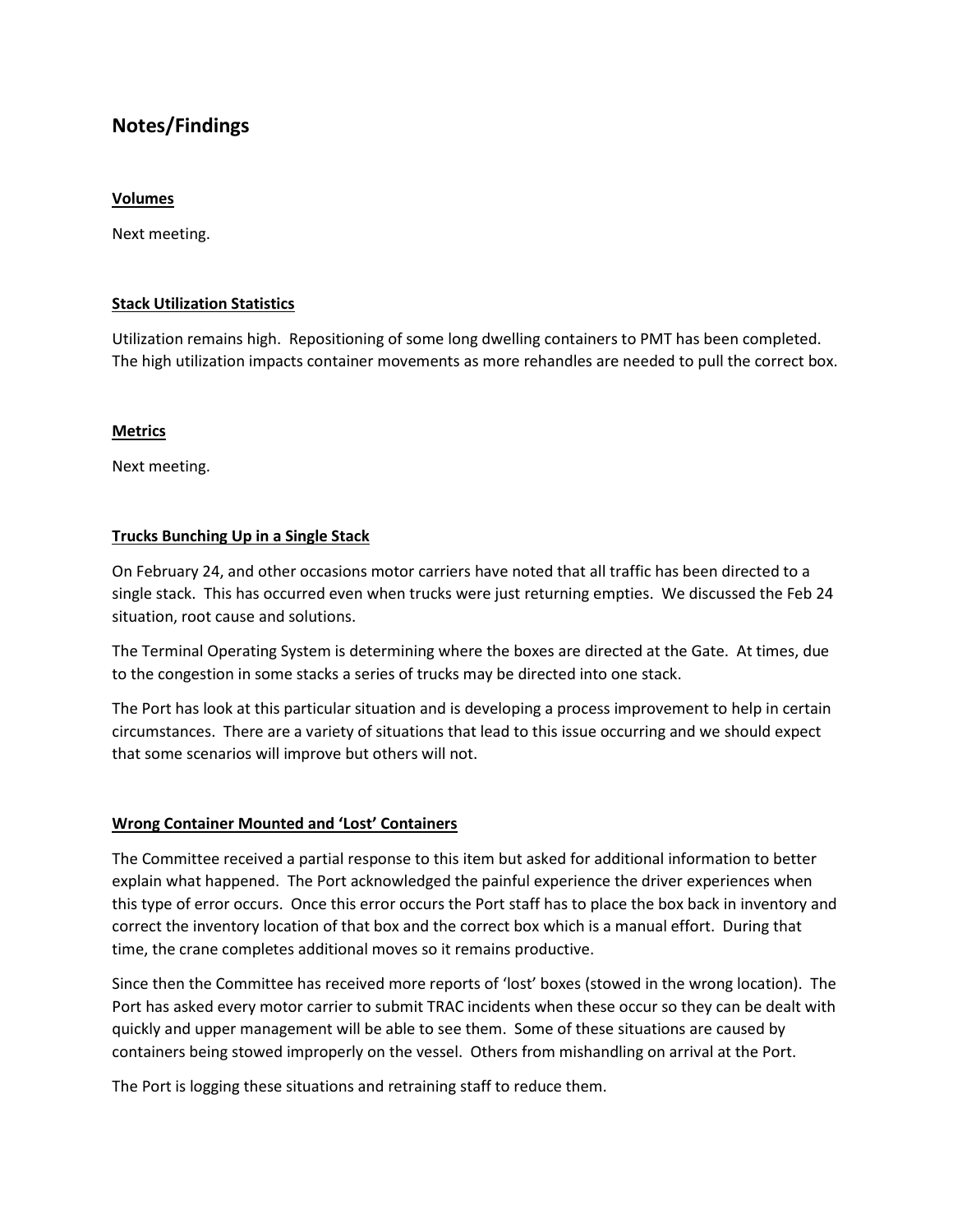## **Pro-Pass System Response Speed**

Motor Carriers are reporting improved response time. Please submit a TRAC incident if you continue to see slow response so further steps can be taken.

## **Chassis with Improperly Adjusted Brakes**

Motor Carriers have been charged for flat spot tires on new chassis. Flat spotting is only occurring on one side of an axle. We discussed how this can occur, whose responsibility it should be a potential for pool to recover costs as a warranty claim instead of a charge to the motor carrier when low inflation or abuse are not the issue.

## **Can Reefer Availability be Added to Container Availability Report?**

There is a disconnect between containers listed as on hand and which ones are pre-tripped. There is a lack of visibility into the number of gensets to go with any reefer container.

The Port added genset chassis early this year and it has helped some. The genset chassis are being well used. The Port recognizes the issues and continues to work on solutions although any solution requires multiple parties to improve it.

## **VIG Lanes 15-17 Closed to Regular Traffic**

Motor Carriers reported lanes 15-17 at VIG have been closed to regular traffic for a week. Other traffic is using those lanes and avoiding the lines in lanes 1-14. The Pier Committee worked out with the Port a process to have these lanes used to queue drivers who arrive for overloaded stacks. The Port confirmed that stacks have been overflowed most of the day recently due to very high volumes.

When a driver arrives it will be common to see 15-17 with an 'X'.

## **PPCY Traffic Congestion**

It appears the recent changes at PPCY now have all traffic types flowing into single line slowing turns to a crawl. Drivers also asked for outbound process to be improved. We have asked the Port to reexamine the flow in the PPCY to improve flow and improve turns. The types of containers and the lines are changing each week so it is difficult to get an optimal result every week. A Pier Committee member and a Port Representative will drive through the facility to look at the flows and identify improvements.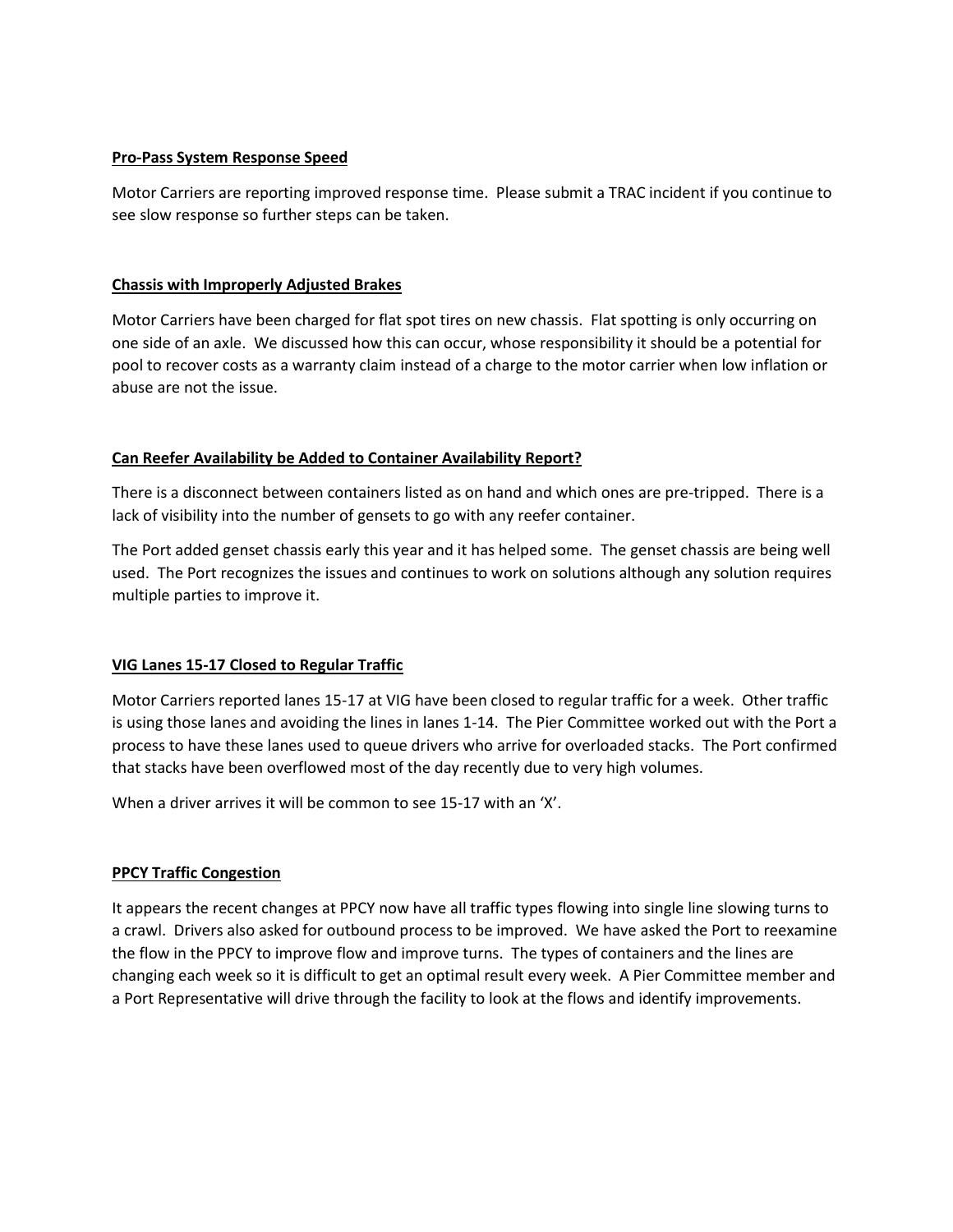## **TSEP for Rain Gear covering Safety Vest in Uncovered Lanes - VIG**

Driver was cited for wearing rain gear over his safety vest in the pouring rain. Driver's booths in lanes 16 and up are not covered. Motor carrier is asking for the booths to be covered. This is a request initially made with the facility was upgraded. The Port tried portable shelters but they were hit and were a problem during snow and ice removal. At this point the Port does not have better solution for weather protection in these lanes.

## **20' CMA Goes to RSA or PPCY?**

An Operations Alert directed CMA to the PPCY. On arrival the driver is told 20' CMA must go to RSA and that has been the process for 3 months. The matrix was incorrect that day and the Port has instituted additional checks to reduce the risk of an error in the matrix.

#### **Member Suggestions for Increasing Appointments**

Members are asked to complete a TMTA survey that will be available in the next day or two seeking suggestions for actions that might be taken to increase reservations without increasing turn times significantly.

#### **Process for Obtaining Portal or Container Images**

Contact Customer Service to request all images, not Operations. Preferred contact method is email. If you are refused or receive poor service submit a TRAC incident at tmtava.org.

#### **Open Items:**

## **EDI Processing and Order of Events - Fleet File to Pre-Arrive Containers at Marine Terminals**

Motor carriers are finding that pre-arrival information is not accurate. Port is looking into the issues causing updates to become inaccurate. Some may relate to on hire/off hire transactions happening out of order. Ship lines sends a file each day that contains only changes since the last update. At times a conflict occurs between the files sent by two ship lines when a container is on-hired or off-hired. The file may be received before a loaded container, for example, has been delivered. The Port holds the on-hire or off-hire change until the delivery is made and the container returns to the Port. Ongoing challenge to receive the data in the right order and at the right time. Port is still looking at ways to improve the situation.